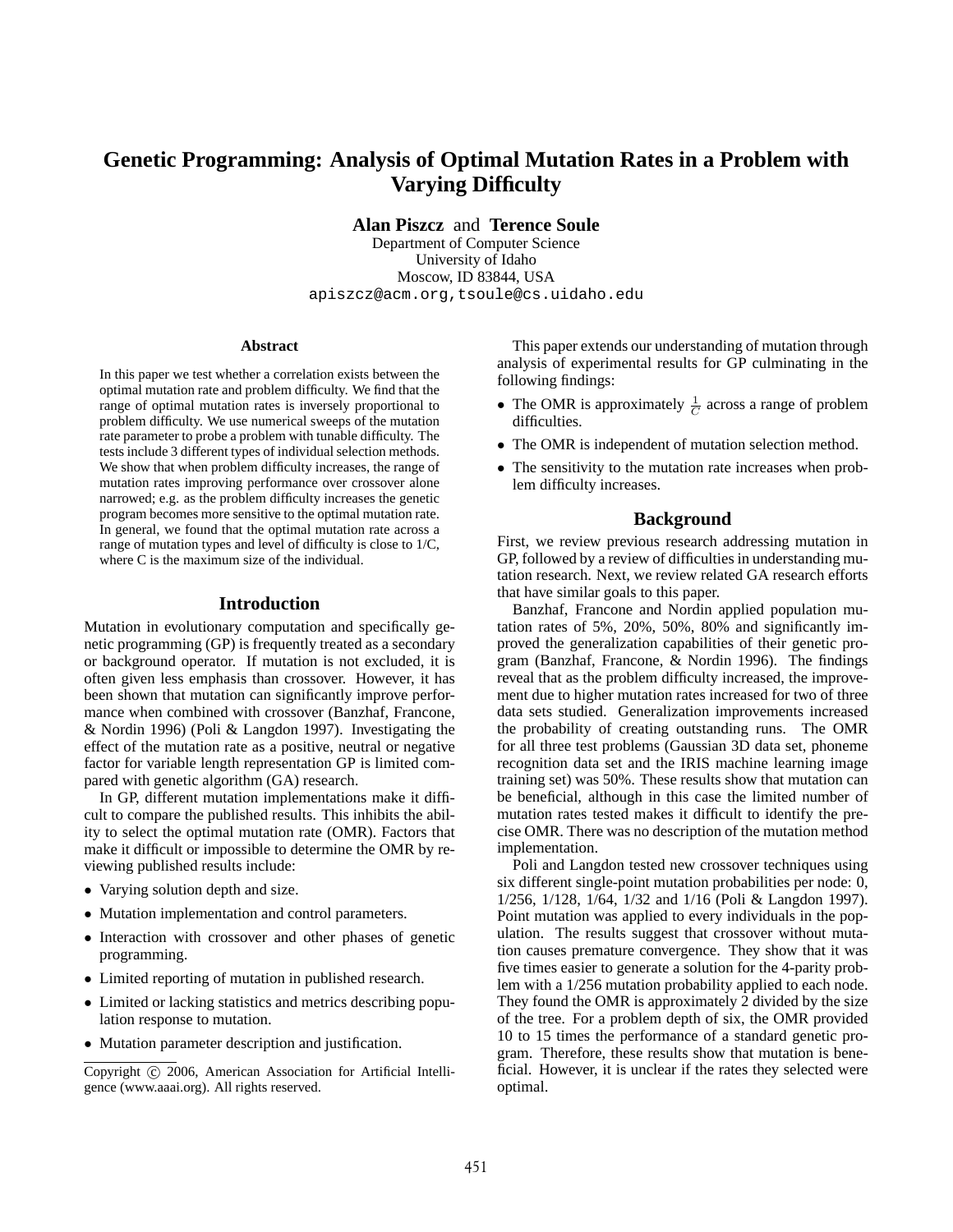Luke and Spector varied crossover, mutation and population size simultaneously. They studied 6 common problems from the literature and found peak performance with a mutation ratio between 20% and 30% of the population (Luke & Spector 1997) (Luke & Spector 1998). The implementation was point mutation where a random subtree is replaced with a new random tree.

Koza introduced a framework for comparing mutation with crossover in GP (Koza *et al.* 1999) (Koza *et al.* 2003). This suggests mutation is unlikely to be beneficial when compared to a large population with crossover. Few of Koza's early experiments include mutation. Koza states two reasons for the omission of mutation in the majority of problems investigated in his first book (Koza 1992a). First, it is rare to lose diversity when using a sufficient population size; therefore, mutation is simply not needed in GP. Second, when the crossover operation occurs using endpoints in both trees, the effect is "very similar to point mutation."

Mutation was often overlooked in early GP research. Today it receives more attention. Evidence strongly suggests that efficiency in GP requires determining the OMR. In general, mutation can have three effects: *efficient mutation* (mutation at an optimal or near optimal rate) improves the probability of generating a solution, *inefficient mutation* adds another processing phase to the GP environment and causes deleterious changes to the population and *benign mutation* may not improve the results but still consume processing resources. The previous results suggest that finding an OMR depends on the type of mutation and the difficulty of the problem. In this paper, we focus on OMR and is relationship to problem difficulty.

In contrast to GP, there has been extensive research in the GA community regarding mutation. Therefore, we examine that literature for further insights. The GA research community has investigated OMR for problems while considering: population size, adaptive mutation rates, improved statistical random distributions and mixing of mutation modes. Of the many papers studying mutation in GA, the following are most relevant to this paper.

The GA research community typically specifies the mutation rate  $\mu$  as 1/n, where n is the length of the genome (Koza 1992b). In most implementations, mutation is applied with  $\mu$  probability to each bit in the genome. Sasaki and Nowak describe *localization* as "the ability for a quasispecies to adapt to the peaks in the fitness landscapes (Sasaki & Nowak 2003)." Sasaki and Nowak describe the rate of less than 1/n as a requirement to satisfy the equilibrium quasispecies distribution for a particular region of sequence space. A value greater than 1/n causes delocalization, this results in any finite population wandering in sequence space (Sasaki & Nowak 2003).

Heinz Mühlenbein and Dirk Schlierkamp-Voosen performed theoretical analysis of selection, mutation and recombination. They found that: a) mutation is more efficient with crossover, b) the efficiency of the mutation operator is dependent upon the mutation rate and c) mutation in large populations is inefficient (Mühlenbein & Schlierkamp-Voosen 1995).

Stanhope and Daida use parameter sweeps to evaluate a

mutation-rate strategy. The mutate-rate strategy is variable between individuals within a given generation based on the individual's relative performance for the purpose of function optimization (Stanhope & Daida 1997).

Eiben et al. studied parameter settings for: mutation, crossover, evaluation functions, replacement operator or survivor selection and population size in evolutionary algorithms (Eiben, Hinterding, & Michalewicz 1999). Eiben et al. split the research into parameter tuning and control. Eiben et al. introduced mutation operators influence in GA with: "*There have been efforts to tune the probability of mutation in GA's. Unfortunately, the results (and hence the recommended values) vary, leaving practitioners in [the] dark.*" Extensions to improve both the structure of experiments and reporting of mutation operations in GP are made to Eiben's et al. global taxonomy for parameter setting in (Piszcz & Soule 2005).

Our goal is to test for the existence of correlation between the level of difficulty and the OMR. We attempt to increase the knowledge of OMR and its relationship as problem difficulty varies. The GA community has studied many aspects of mutation, however little direct evidence exists that these results apply to GP.

# **The MAX Binary Tree Problem**

The goal of the MAX Binary Tree Problem (BTP) is to create a full tree of a given depth that produces a tree with the maximum value. The advantages of this problem are: 1) it is easy to understand, 2) fitness evaluation is fast and simple and 3) the problem difficulty is easy to change by changing the tree depth. Gathercole and Ross describe the MAX problem that is similar to MAX BTP with variations for researching the interaction of crossover and tree depth (Gathercole & Ross 1996). Langdon and Poli extend the analysis of the MAX problem by Gathercole and Ross and develop a quantitative model that indicates the rate of improvement. This shows that solution time grows exponentially with depth (Langdon & Poli 1997). Langdon and Poli's work confirms that the BTP is a tunably difficult problem suitable for our research purposes.

The root node is at level (or depth) 0. All internal nodes have a degree of 3, supporting 1 parent and 2 child nodes and the terminal nodes have a degree of 1 (the parent). The problem functions are  $+$ ,  $-$  and the terminals used are ephemeral random constants 0 and 1. The maximum value for the tree is obtained when all internal nodes are  $+$  and all terminals are 1, where the maxvalue is:

# $maxvalue = 2^{depth}$

Tree evaluation occurs once for each individual. Therefore, this allows a very fast fitness evaluation when compared to other GP problems, such as symbolic regression that may require tens to hundreds of tree evaluations to measure the fitness of a single individual.

The tree depth is variable, this allows us control the number of permutations. The tree depth control also determines the size of the search space, which determines the problem difficulty. Thus, increasing the depth significantly increases problem difficulty (Langdon & Poli 1997).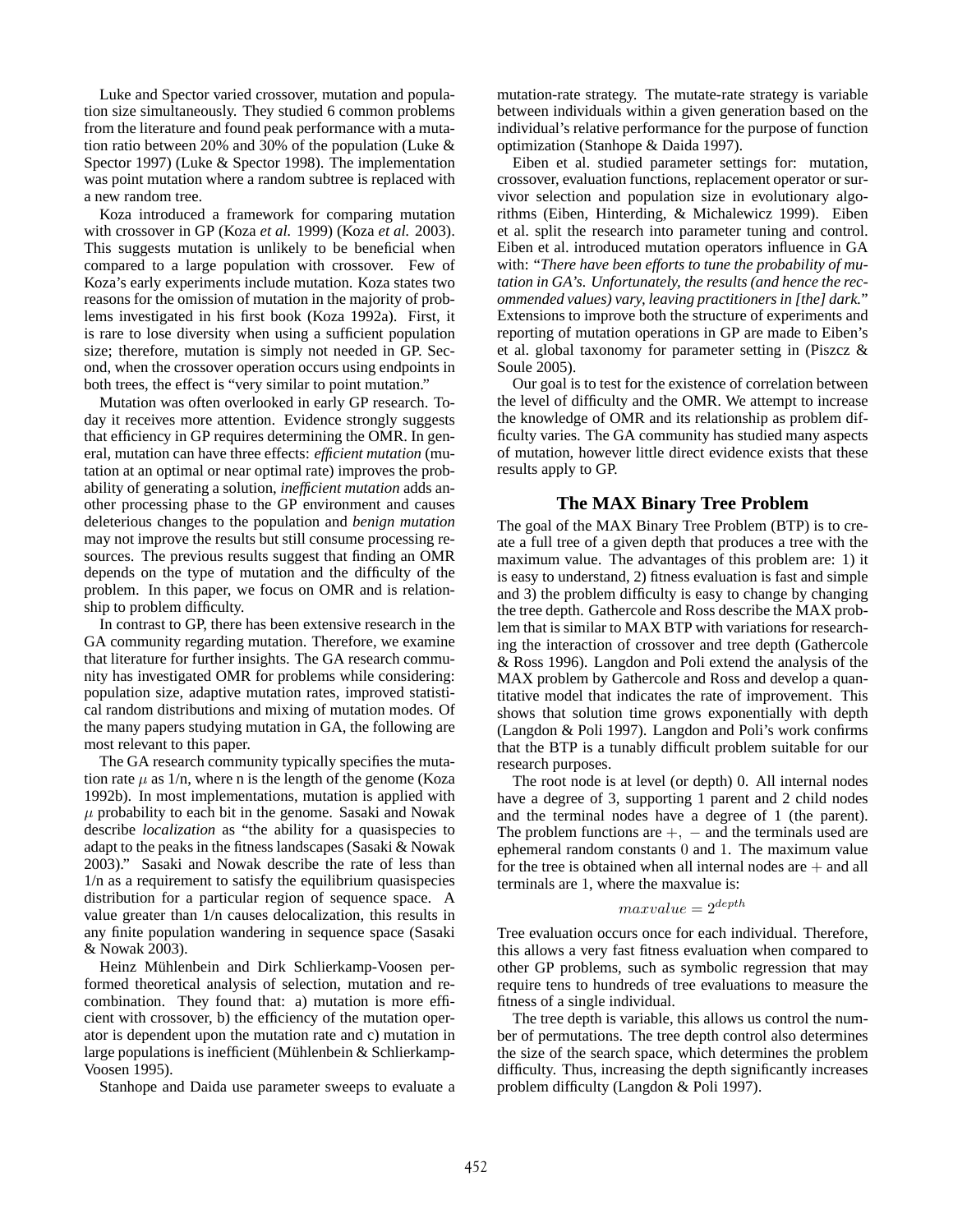# **Experiment Approach**

Two mutation implementations frequently appear in GP environments. The first is node based mutation, in which the mutation rate specifies the probability per node of the individual. The second method is tree based mutation, in which the mutation rate specifies the frequency that individuals are selected from the population for mutation. When applying mutation in GP, researchers frequently set the mutation rate to be  $\frac{1}{C}$ , where C denotes the size of the individual. The mutation rate  $\frac{1}{C}$  is analogous to the rate preferred in fixed length GA but there is little direct evidence that it is appropriate for variable length GP.

Four experiments of increasing difficulty test the convergence of the genetic program on the MAX BTP. We perform a parameter sweep of the mutation rate and observe the computational effort. The parameter sweep of mutation rates include the ranges: 0.0001 to 0.001 with a step size of 0.0001, 0.001 to 0.01 with a step size of 0.001 and 0.01 to 1.0 with a step size 0.01. These parameter sweep ranges provide a balance between coverage of all possible rates and the time to complete the experiment. The population mutation rate or the percentage  $p_m$  of the population that undergoes mutation is tested for the mean computational effort over 100 runs. The mutation operation is subtree replacement where a randomly selected node is replaced by a new randomly generated subtree. The control case is no mutation.

Three mutation selection modes are considered:

- best (b) the best  $p_m$  of the population is subjected to subtree mutation, each individual has one subtree mutated
- none (n) indicates no mutation phase
- random (r)  $p_m$  of the population is selected at random with uniform probability and subjected to mutation.

During each mutation phase the number of individuals selected for mutation is:

 $I_m = Mp_m$ 

where  $I_m$  denotes the number of individuals mutated, M the population size. Each selected individual has one subtree mutated. In the case of *random*, the same individual may be selected from the population more than once, leading to several subtree mutations in the same individual.

The difficulty of the MAX BTP is varied by using tree depths of 4, 5, 6 and 7. We identify the OMR by measuring the average computational effort to evolve a solution. The optimal population size was empirically determined using a parameter sweep of population size for each depth in a prior experiment. Luke performed a similar parameter sweep of population and mutation parameters in (Luke & Spector 1997) (Luke & Spector 1998).

The following terms and calculations define the minimum computational effort average for each optimal solution. **ACE** Average Computational Effort based on mean generation for all 100 runs. The mean generation describes the number of generations for a given test to produced an acceptable solution. To achieve an acceptable solution the GP must evolve an individual that meets the criteria defined by the fitness function at or prior to the maximum generation

Table 1: Experiment Problem Parameters

| Objective                        | Maximum tree value         |  |  |
|----------------------------------|----------------------------|--|--|
| <b>Terminal Set</b>              | 0, 1                       |  |  |
| <b>Function Set</b>              | $+, -$                     |  |  |
| <b>Fitness Cases</b>             | 1                          |  |  |
| <b>Fitness</b>                   | Evaluation of tree value   |  |  |
| Population Size, $E(1, 2, 3, 4)$ | 40, 90, 350, 1000          |  |  |
| <b>Maximum Generations</b>       | 1000                       |  |  |
| Initialization Method            | Half and half              |  |  |
| Initialization Depth Ramp        | 20 to 60 %                 |  |  |
| Maximum Tree Depth: E(1,         | 4, 5, 6, 7                 |  |  |
| 2, 3, 4                          |                            |  |  |
| Maximum Tree Size                | Controlled by depth.       |  |  |
| Crossover                        | Selection mode $=$ fitness |  |  |
| Crossover Rate                   | 0.9                        |  |  |
| Reproduction                     | Selection mode $=$ fitness |  |  |
| <b>Reproduction Rate</b>         | 01                         |  |  |
| <b>Mutation Selection Mode</b>   | none, random, best         |  |  |
| Mutation Rate Range $E(1, 2, 1)$ | none, $0.0001 - 0.001$ ,   |  |  |
| 3, 4)                            | $0.001 - 0.01, 0.01 - 1.0$ |  |  |

specified. **NS** Number of Acceptable Solutions found in 100 runs. The  $+1$  is included in the ACE equation to count generation 0:

 $ACE = (Mean Generation + 1) * Population Size$ 

**CEAIS** Computational Effort Average per Individual Solution.

$$
CEAIS = \frac{ACE}{NS}
$$

We use the following acronyms in the experiment results section.

- **IOMRN** Improvement Optimal Mutation Rate Normalized, the ratio of the CEAIS value for *best* and *random* mutation selection modes compared to *none*:  $\frac{CEAIS_{none}}{CEAIS}$
- **MAXOW** Maximum Optimal Mutation Window, the mutation rate at the upper CEAIS value of the optimal range window.
- **MINOW** Minimum Optimal Mutation Window, the mutation rate at the lower CEAIS value of the optimal range window.
- **OW** OMR Window, the OMR window that minimizes computational effort defined as: MAXOW −MINOW.

Table 1 shows the parameters for the four experiments,  $E(n)$  references the experiment denoted by the value n.

# **Experiment Results**

Figure 1 depicts the results for the experiment runs. The  $y$ value of the plot indicates the average computational effort per individual solution. The OMR is the point where the minimum CEAIS value occurs.

The results show an increasing sensitivity to mutation rate range as the problem difficulty increases. Increasing sensitivity is evident in Figure 1 by the increasing slope and by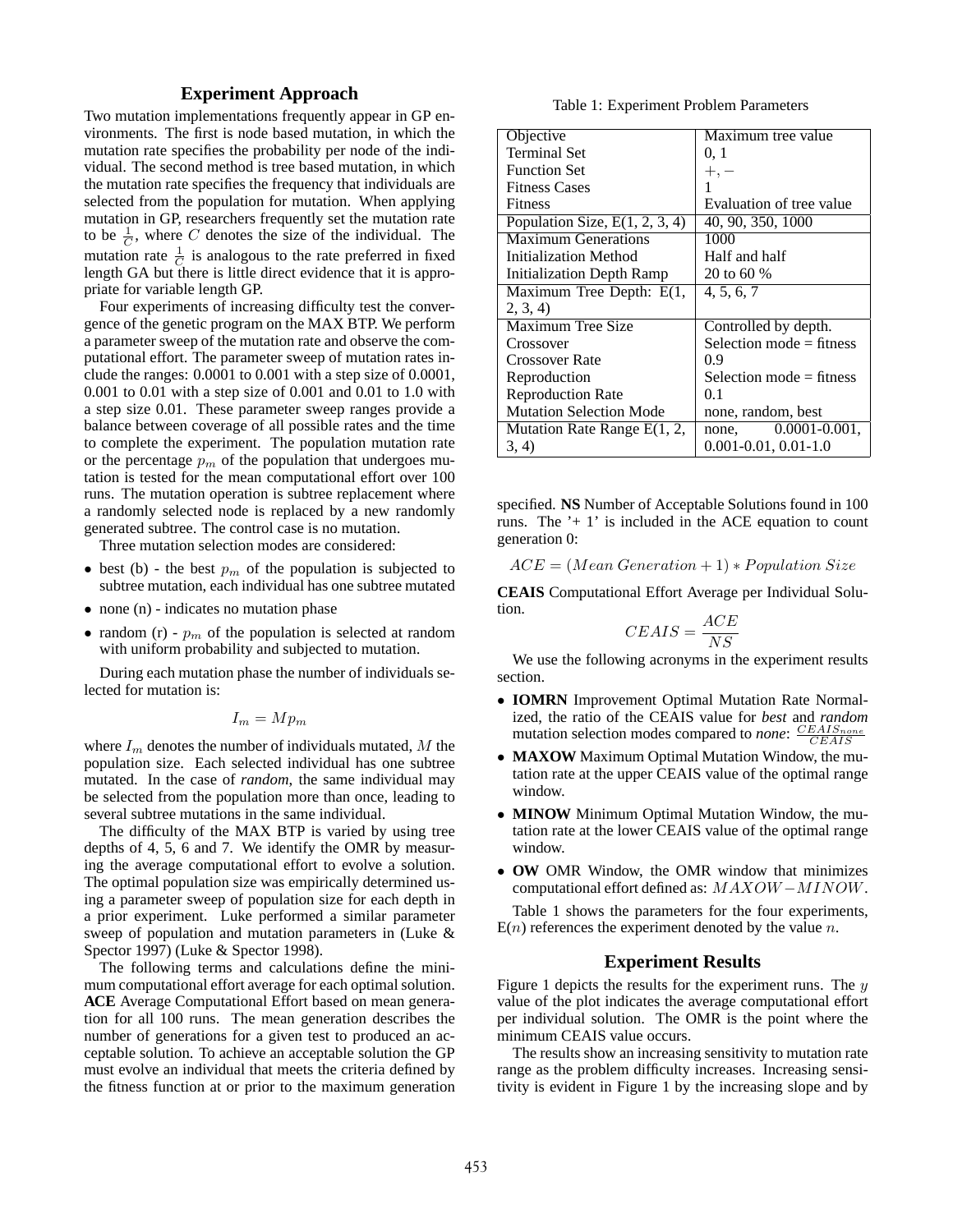Table 2: Experiment Result Summary

| <b>MODE</b> | Depth        | 4         | 5      | 6         | 7               |
|-------------|--------------|-----------|--------|-----------|-----------------|
| (n)         | <b>OMR</b>   | <b>NA</b> | NA     | <b>NA</b> | $\overline{NA}$ |
| (n)         | <b>CEAIS</b> | 108       | 259    | 1464      | <b>NA</b>       |
| (n)         | <b>IOMRN</b> | 1.0       | 1.0    | 1.0       | NA              |
| (r)         | <b>OMR</b>   | 0.030     | 0.002  | 0.0002    | <b>NA</b>       |
| (r)         | <b>CEAIS</b> | 41        | 212    | 1438      | <b>NA</b>       |
| (r)         | <b>IOMRN</b> | 2.7       | 1.2    | 1.0       | NA              |
| (r)         | OW           | 0.032     | 0.003  | 0.0002    | NA              |
| (b)         | <b>OMR</b>   | 0.060     | 0.011  | 0.020     | 0.003           |
| (b)         | <b>CEAIS</b> | 30        | 150    | 363       | 7197            |
| (b)         | <b>IOMRN</b> | 3.7       | 1.7    | 4.0       | $\infty$        |
| (b)         | <b>MINOW</b> | 0.0001    | 0.0002 | 0.003     | 0.002           |
| (b)         | <b>MAXOW</b> | 0.09      | 0.07   | 0.062     | 0.004           |
| (b)         | OW           | 0.0899    | 0.0698 | 0.059     | 0.002           |

the narrowing window of effective OMR rates shown by the thick gray arrows. The OW for the CEAIS curve is formed by the plotted points adjacent to the minimum CEAIS value. The results identify the OMR for at four levels of difficulty.

The improvement in time-to-solution and computational effort as measured by CEAIS shows that the *best* mutation selection mode provides a significant improvement compared with none and random. As problem difficulty increases the mutation selection methods of none and random produce fewer solutions, neither produces solutions for trees of depth 7 (see Figure 1. The performance improvement is shown in Table 2 and is relative to *none*.

In Figure 1 each subplot is marked with a thick gray arrow indicating the extent of the OW. Selection of the OW uses the following heuristics: 1) the minimum and maximum window points are at or below the average of the CEAIS values that occur at mutation rates of 0.1 through 1.0 and 2) represent the first or last inflection point that define a window with heuristic 1.

#### **Experiment Summary**

Table 2 shows as problem difficulty increases the OW narrows. This is shown by OMR and CEAIS values in the *best* rows of Table 2. To achieve optimal computational efficiency with complex problems, overestimation of the OMR may be more useful than underestimation. In the case of the depth 7 problem, selecting below an optimal mutation rate causes an increase in computational effort. However, above the OW mutation differences from 0.02 to 1.0 only decrease CEAIS values by approximately 1/2 an order of magnitude compared to the OMR. The OW is typically 6-9% which is a fairly small range.

For the *best* mutation selection method, the OMR decreased by more than an order of magnitude from 0.06 to 0.003 as the binary tree problem depth increased from 4 to 7. In the depth 7 binary tree problem, *none* and *random* produced no viable solutions. *Best* mutation selection mode achieved a peak of 94 acceptable solutions near the OMR. Figure 2 shows a plot of the resulting the OMR from the experiment and the typical mutation rate:  $\frac{1}{C}$ .

The plot shown in Figure 2 for the *typical* OMR is ap-



Figure 2: Mutation range summary linear/log plot. The experimental mutation rate (circle) is similar to 1/C. OW decreases with increasing difficulty.

proximately fit by the following equation:

$$
0.5336 * e^{(-0.7023 * Depth)}
$$

The plot shown in Figure 2 for the *experimental* OMR is approximately fit by the following equation:

$$
1.4234 * e^{(-0.8389 * Depth)}
$$

The sensitivity to the proper mutation rate increases as difficulty increases. Figure 2 shows the mutation range limits at each of the four levels of difficulty. The triangle symbol designates the *typical* mutation rate of  $\frac{1}{C}$  and the circle symbol indicates the measured *experimental* mutation rate.

#### **Conclusion**

The MAX BTP provided controlled problem difficulty to determine the OMR as a function of problem difficulty and the individual selection method for mutation. We have shown that the OMR for several mutation selection modes remain consistent for the four levels of problem difficulty tested. Experimental optimal mutation rates for the binary tree problem correlate with the typical mutation rate used in GA. In general, the range of mutation rates that produce acceptable solutions decrease as problem difficulty increases. This observation confirms the challenge researchers face when choosing effective mutation rates. Performing parametric mutation experiments provides detailed problem characterization compared to a limited number of fixed mutation rates for evaluation. The resulting CEAIS plots over a regular interval show that interpolation of too few mutation rates may cause omission of critical behavior changes. This research shows:

• The OMR diminishes and is inversely proportional to problem difficulty.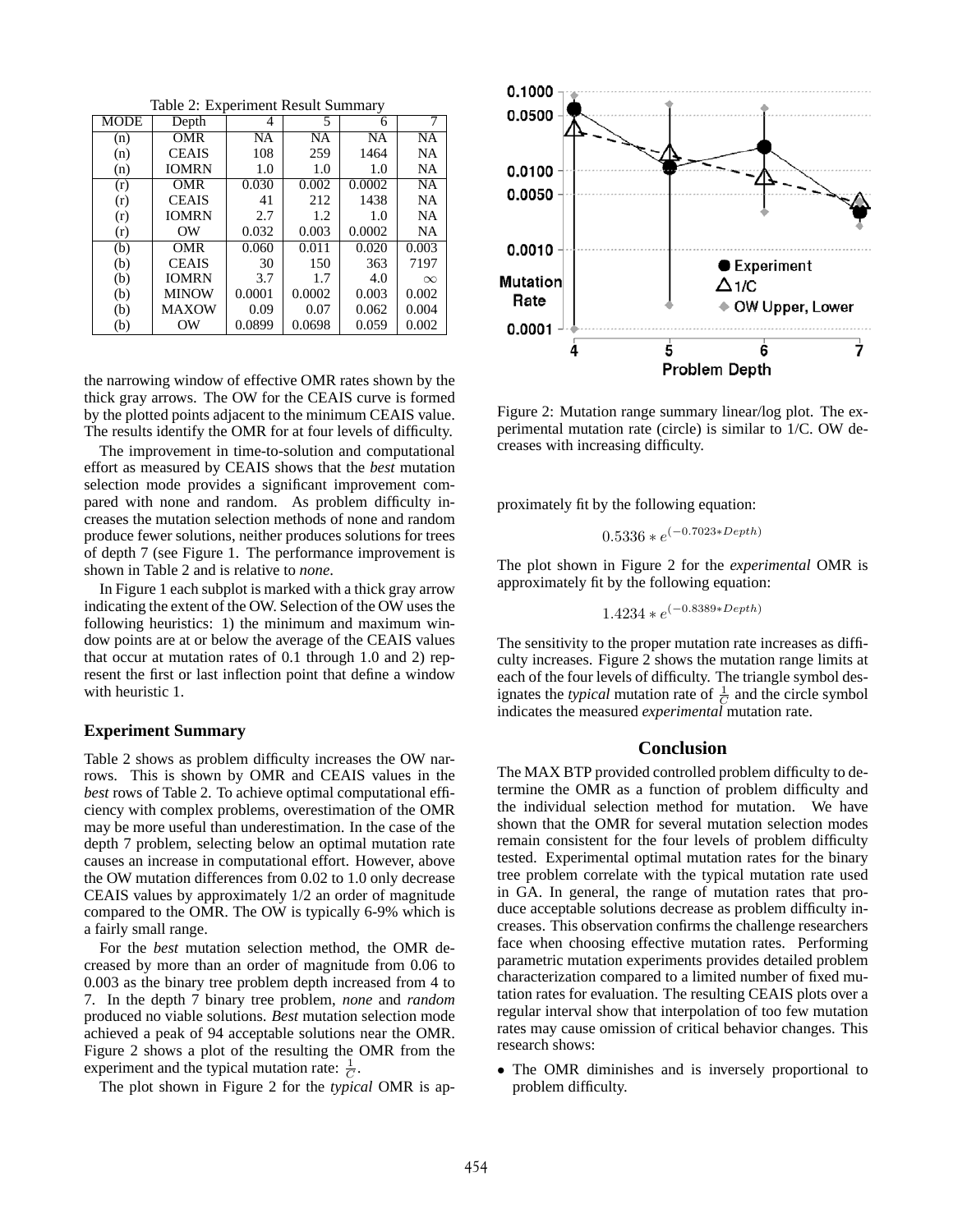

Figure 1: Experiment 1, 2, 3, 4, Depth 4, 5, 6, 7, CEAIS versus Mutation Rate, Log-Log. The plots show an increasing problem difficulty (left to right, top to bottom) with a decreasing OMR window.